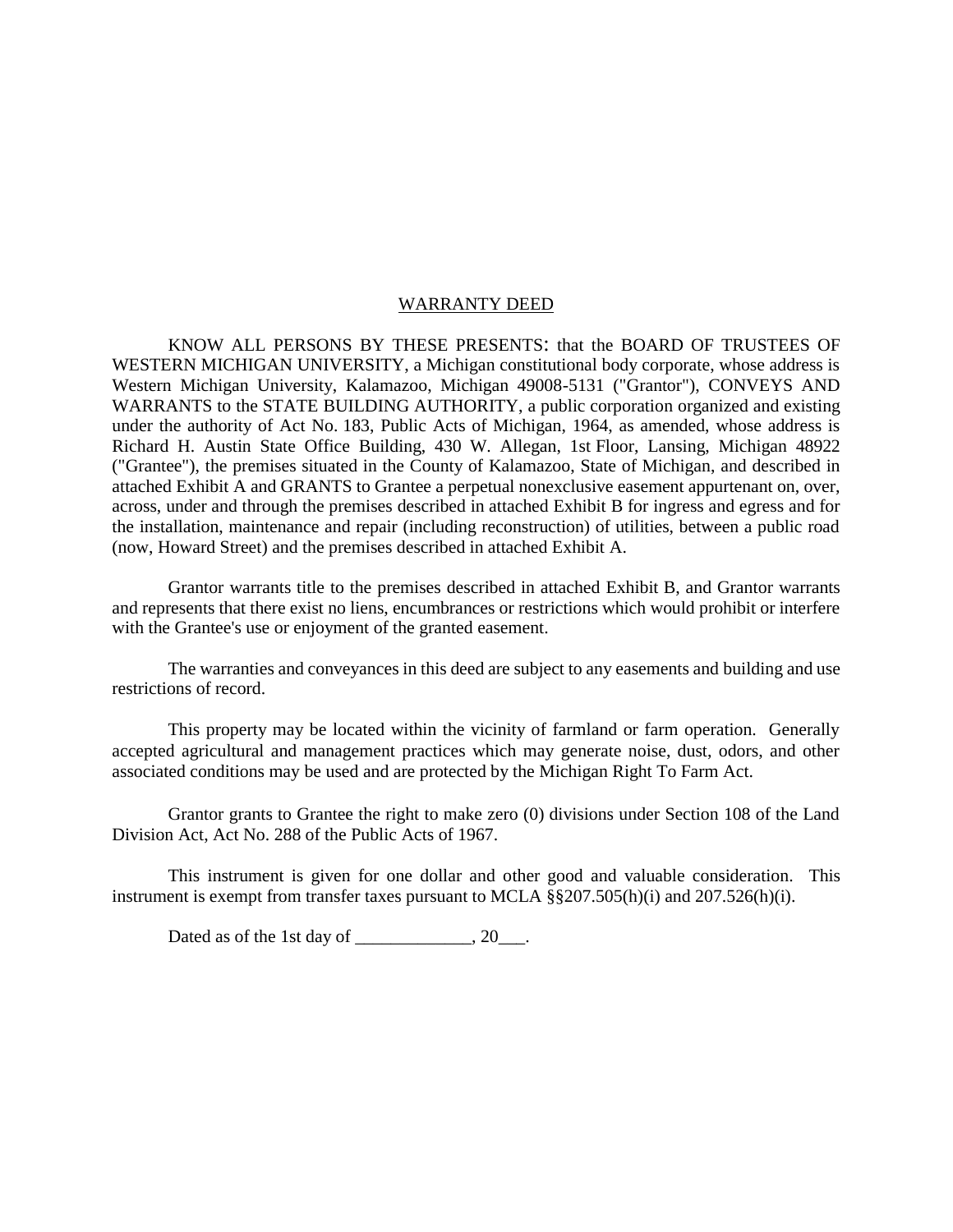BOARD OF TRUSTEES OF WESTERN MICHIGAN UNIVERSITY, a Michigan constitutional body corporate

By:\_\_\_\_\_\_\_\_\_\_\_\_\_\_\_\_\_\_\_\_\_\_\_\_\_\_\_\_\_\_\_\_\_\_

Its: Treasurer

By:\_\_\_\_\_\_\_\_\_\_\_\_\_\_\_\_\_\_\_\_\_\_\_\_\_\_\_\_\_\_\_\_\_\_

Its: Assistant Treasurer

# STATE OF MICHIGAN

COUNTY OF KALAMAZOO

The foregoing instrument was acknowledged before me in Kalamazoo County, Michigan, this \_\_\_\_\_ day of \_\_\_\_\_\_\_\_, 20\_\_\_ by \_\_\_\_\_\_\_\_\_\_\_\_\_\_\_\_, as Treasurer of the Board of Trustees of Western Michigan University, a Michigan constitutional body corporate, on behalf of the constitutional body corporate.

> Notary Public County, Michigan Acting in Kalamazoo County, Michigan My Commission Expires:

# STATE OF MICHIGAN

# COUNTY OF KALAMAZOO

The foregoing instrument was acknowledged before me in Kalamazoo County, Michigan, this \_\_\_\_ day of \_\_\_\_\_\_\_, 20 by \_\_\_\_\_\_\_\_\_\_\_\_\_, as Assistant Treasurer of the Board of Trustees of Western Michigan University, a Michigan constitutional body corporate, on behalf of the constitutional body corporate.

> Notary Public **County**, Michigan Acting in Kalamazoo County, Michigan My Commission Expires: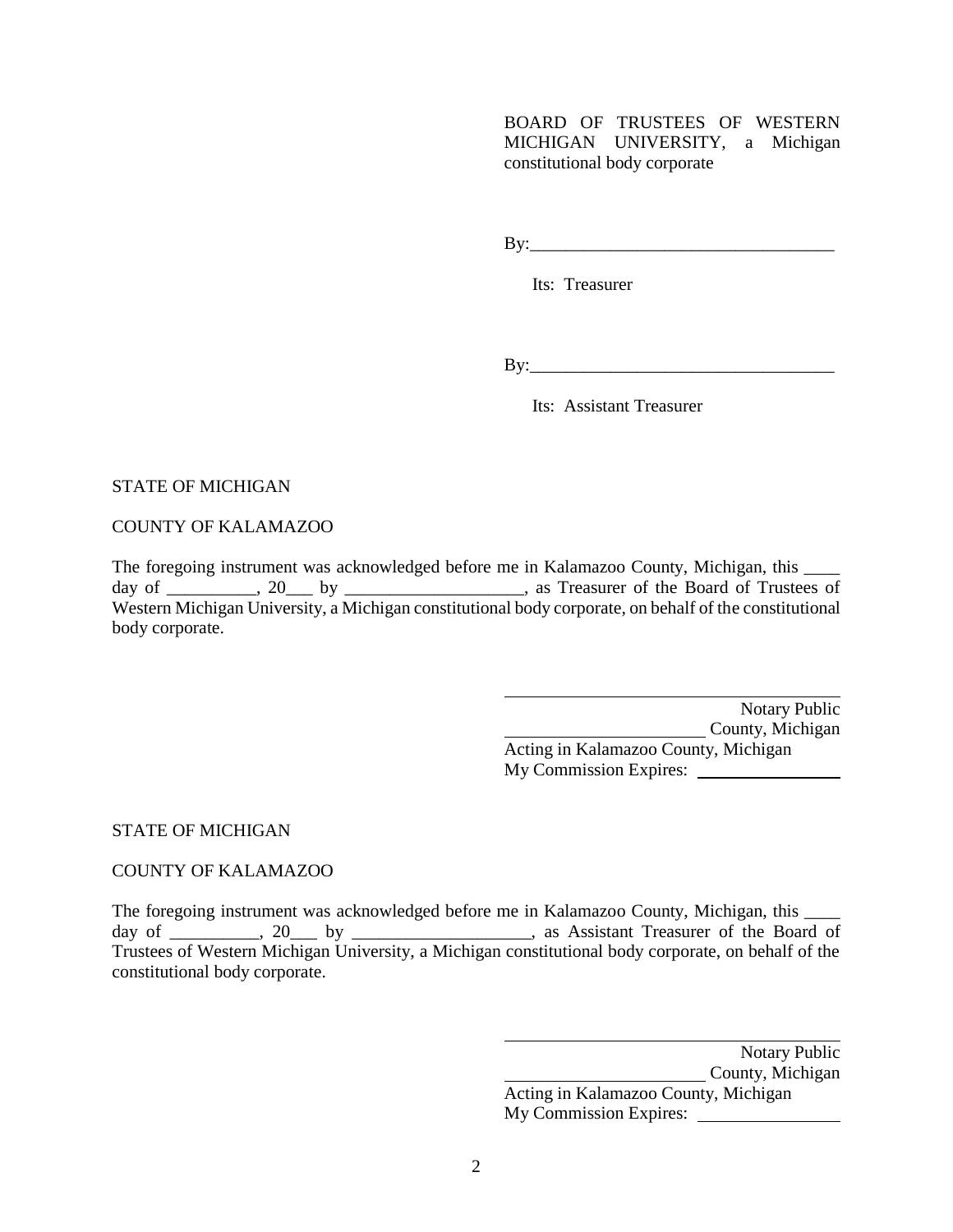Tax Parcel No.: \_\_\_\_\_\_\_\_\_\_\_\_\_\_\_\_\_\_\_\_\_\_\_ Recording Fee: \$\_\_\_\_\_\_\_\_\_\_ plus \$1.00 tax certification fee Transfer Tax: Exempt Send Subsequent Tax Bills To: Grantee

Drafted by and when recorded return to:

John T. Schuring Dickinson Wright PLLC 200 Ottawa Ave., N.W. Suite 1000 Grand Rapids, MI 49503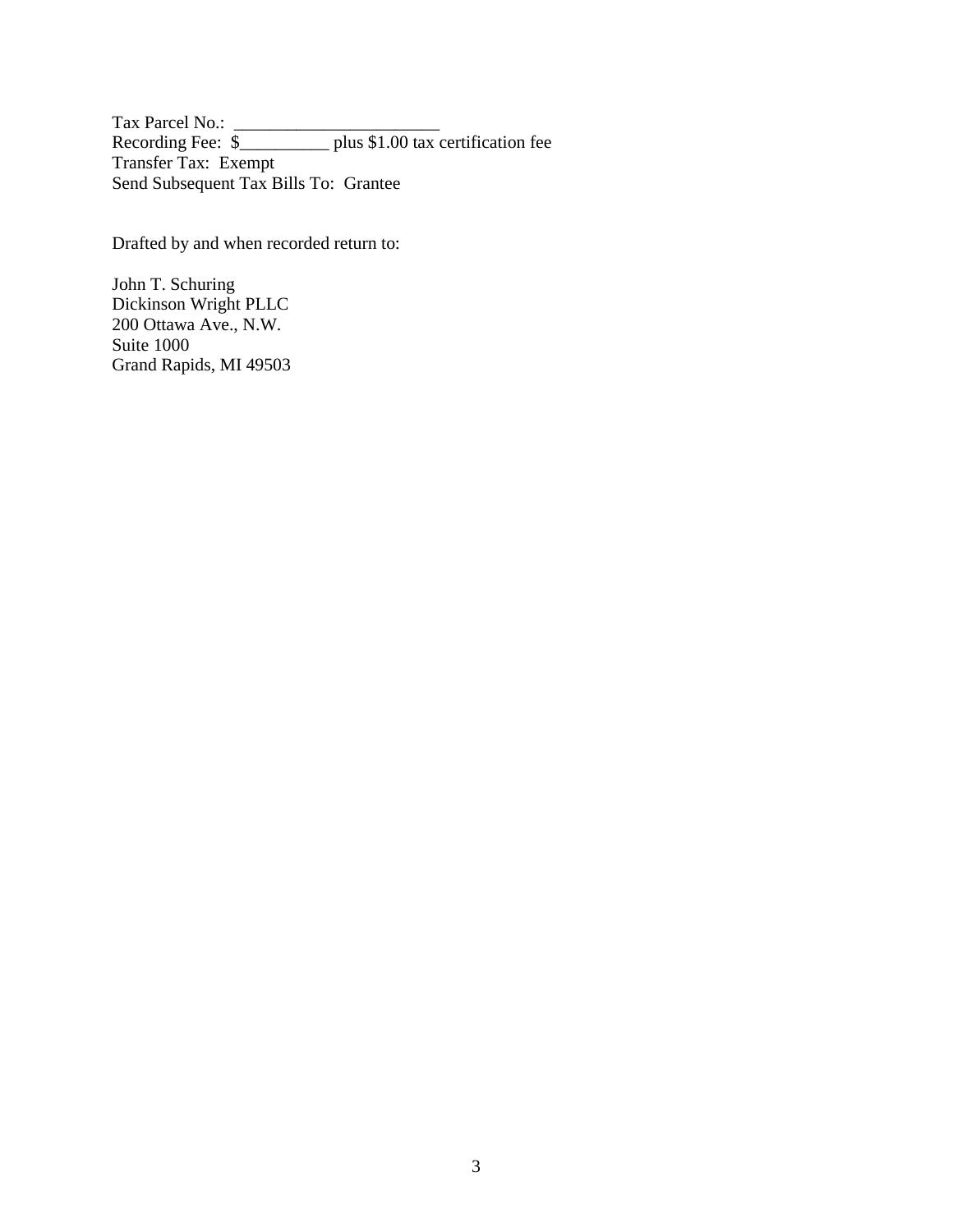### EXHIBIT A

# Western Michigan University IF-1 Dunbar Hall Renovation

## Legal Description

A parcel of land situated in the City of Kalamazoo, County of Kalamazoo, State of Michigan, and described as follows to-wit:

A parcel of land situated in the South one-half of Section 20, Town 2 South, Range 11 West, City of Kalamazoo, Kalamazoo County, Michigan more particularly described as commencing at the North one-quarter corner of Section 20, thence S88°33'59"E, along the North line of Section 20, 992.94 feet; thence S00°00'00"E 3102.51 feet to the point of beginning; thence N00°00'00"W 32.91 feet; thence N89°08'27"W 67.32 feet; thence N01°01'17"E 148.25 feet; thence S88°58'43"E 144.92 feet to the extension of a building wall; thence S44°35'44"E, along said building wall and its extension, 94.57 feet; thence S89°19'48"E 128.09 feet; thence S00°56'19"W 113.94 feet; thence N89°19'46"W 272.85 feet to the point of beginning.